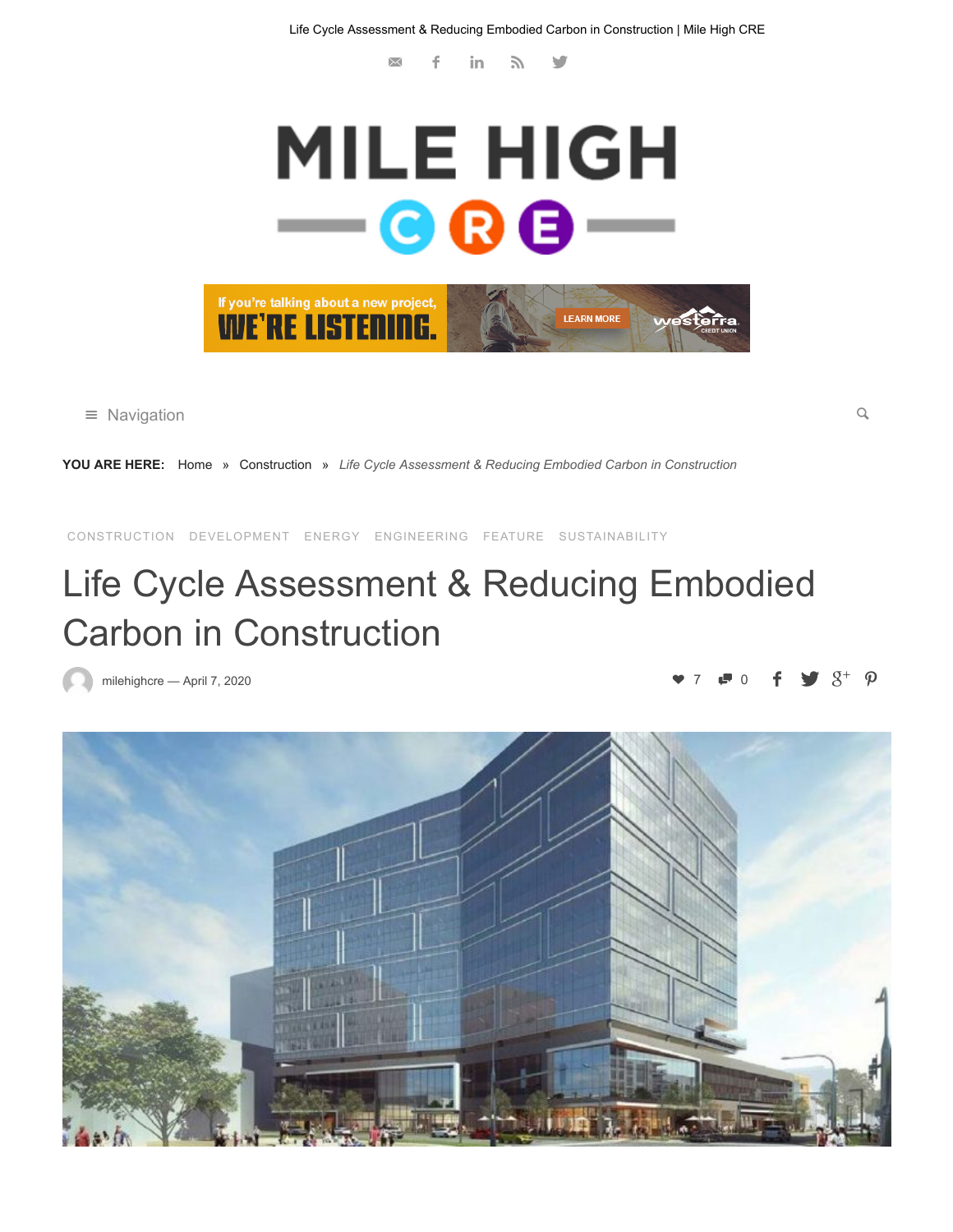Group14 used a whole-building life-cycle assessment to reduce the embodied carbon on 6900 Layton at Belleview Station (Rendering: Gensler).



## *[by Phin Stubbs, LEED AP: BD+C WELL AP – Sustainable Design Consultant, Group14](https://www.group14eng.com/) Engineering.*

In the last 20 years, the sustainable design industry has made great strides in building operations and energy efficiency. A combination of voluntary programs like the LEED green building rating system, combined with advanced code requirements specifically tailored to energy efficiency, have driven market transformation and a reduction in emissions across all sectors. As operational energy use — or the energy required for heating and cooling of buildings — shrinks as a result of energy efficiency codes and programs like LEED, the energy embodied in building materials has become the next frontier in the fight against climate change.



*Phin Stubbs*

Embodied carbon is defined as the "sum of all the greenhouse gas (GHG) emissions resulting from the mining, harvesting, processing, manufacturing, transportation and

installation of building materials." Annually, our built environment accounts for approximately 40 percent of GHG emissions and 11 percent of which accounts for the embodied carbon of building materials 1. This is a significant portion that has remained unchanged while our operational carbon continues to reduce over time.

In order to measure the embodied carbon of a building, engineers and designers use a tool called a Life Cycle Assessment (LCA). LCA measures energy and emissions involved in the production and use of a material in a building, tracking energy and material inputs from nature and emissions outputs to nature, including carbon dioxide, methane, and waste. As such, the LCA scope identifies the life of the product from raw material extract, its use, and to its end of life.

The primary ingredient to assembling the data required for an LCA are Environmental Product Declarations or EPDs. EPDs are independently verified data sets (following ISO standards 14040, 14044, and 21930) that assess the footprint of the manufactured building products and materials. EPDs are widely available and have become an industry standard primarily due to municipality requirements around the globe.

Building professionals have identified structural systems to be the largest source of embodied carbon. These systems include concrete, steel, and insulation:

**Concrete** is the most widely-used construction material in the world, and portland cement content in concrete is the largest source of embodied carbon. Many manufacturers are coming up with solutions to replace portland cement with recycled materials such as fly ash or slag (blast furnace byproducts).

**Steel** manufacturing practices can vary widely around the world. Most steel, particularly in China, is produced with low recycled content in plants that utilize outdated furnace technology requiring large amounts of energy input and produces huge amounts of CO2.

**Insulation** is an interesting example where we see embodied carbon and energy efficiency truly at odds. Many projects are turning to spray foam in order to meet ever increasing energy efficiency goals. However, EPDs show that spray foam typically has a huge embodied carbon footprint, which will likely never be fully paid back through operational energy efficiency gains.